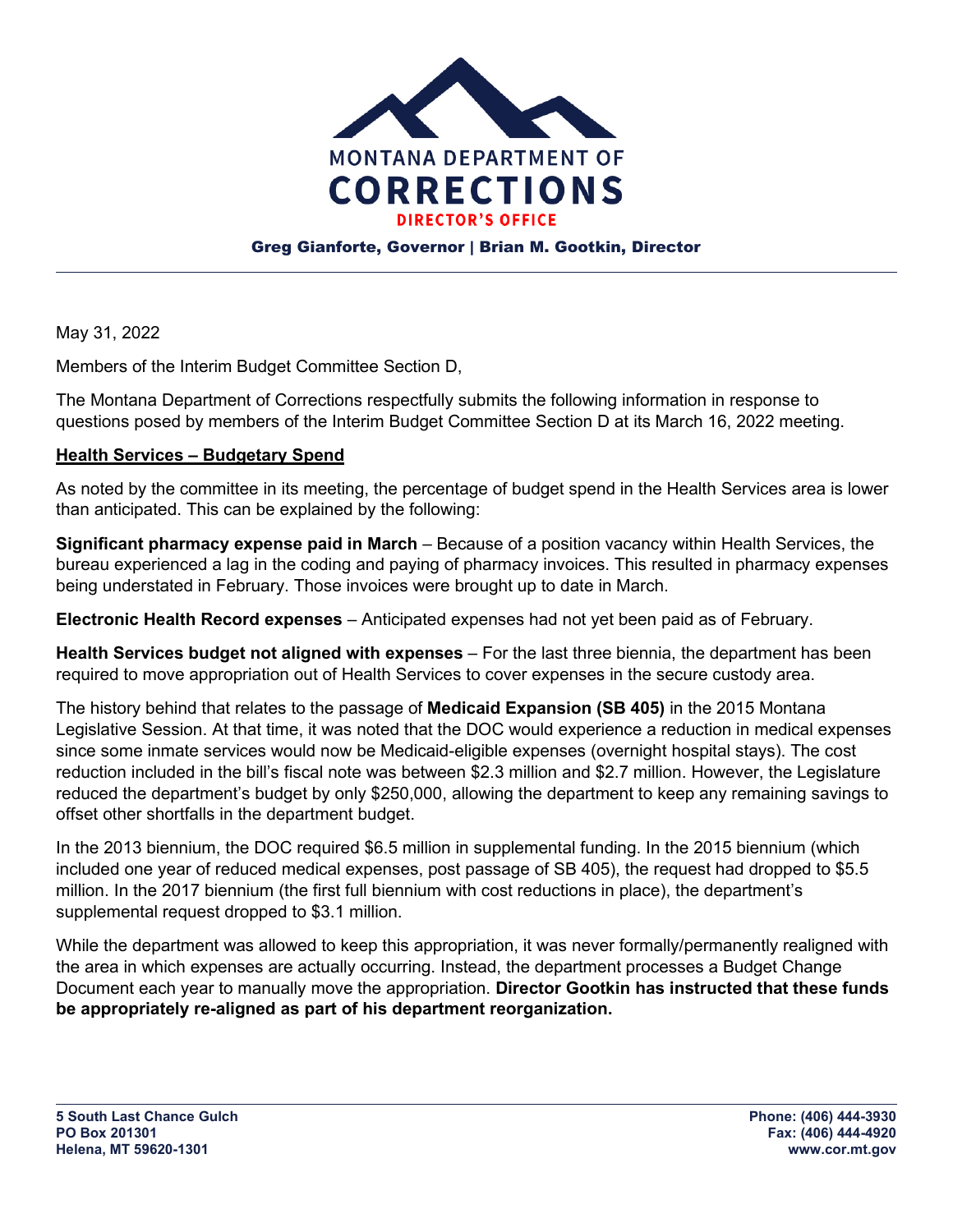

### **More details on PSI writer hiring plus other P&P positions**

|                        | <b>P&amp;P Legislative Postions</b> |                                   |  |
|------------------------|-------------------------------------|-----------------------------------|--|
| <b>Position Number</b> | <b>Position/City</b>                | <b>Current Status 05.31.2022</b>  |  |
| 64124775               | <b>PSI Billings</b>                 | Filled (started 4.11.2022)        |  |
| 64124776               | <b>PSI Great Falls</b>              | Filled (started 4.18.2022)        |  |
| 64124777               | PSI Missoula                        | Not yet filled                    |  |
| 64124778               | <b>PSI Miles City</b>               | Filled (started 2.28.2022)        |  |
| 64124779               | <b>PO Billings</b>                  | Filled (started 7.06.2021)        |  |
| 64124780               | <b>PO Billings</b>                  | Filled (started 8.02.2021)        |  |
| 64124781               | <b>PO Billings</b>                  | Filled (started 2.26.2022)        |  |
| 64124782               | <b>PO Billings</b>                  | Filled (started 3.12.2022)        |  |
| 64124783               | <b>PO Billings</b>                  | Filled (started 3.28.2022)        |  |
| 64124784               | PO Helena                           | Filled (starts on 6.20.22)        |  |
| 64124785               | PO Helena                           | Filled (starts on 6.6.22)         |  |
| 64124786               | PO Missoula                         | Not yet filled                    |  |
| 64124787               | PO Kalispell                        | Filled (transferred on 5.07.2022) |  |
| 64124788               | <b>PO Great Falls</b>               | Filled (started 5.21.2022)        |  |

#### **Distribution and use of ARPA funds**

The DOC did not receive any direct allocations of ARPA funding from the federal government. However, the department did apply for the following ARPA funds through other state agencies and the established ARPA commissions:

- \$6 million requested through ARPA 604 funds to purchase the Acadia building in Butte. Request pending.
- \$2.4 million grant request to CDC for funding to respond to COVID-19 in confinement facilities. Approved for \$2.4 million.
- \$2 million received through the ARPA Water and Sewer Competitive Grant to upgrade public water systems at DOC facilities

#### **ARPA funding related to community corrections partners**

The DOC did not receive ARPA funding to distribute to community corrections partners. The department encouraged partners to make their own applications where appropriate to cover COVID-19-related impacts. As detailed above, all ARPA funding requested and received by the department has been delivered through other agencies via an application and approval process and is to be used for specific purposes.

The department is committed to assisting its partners in community corrections to research ARPA funding opportunities. Director Gootkin reached out to Director Mendenhall who advised the community corrections providers to detail their need for ARPA funding in a whitepaper. The DOC offered to assist with the preparation of that document. The department does not know whether the providers submitted this document.

#### **Acadia proposal explanation**

The DOC applied for ARPA funding to assist with the renovation of the Acadia building in Butte, Mont. for use as a re-entry services center. Historically the DOC contracted for these services, with the current contract provider for the Butte prerelease center providing the building space for the program. It was determined during COVID-19 the contract provider's building space (built in 1898 and 1901) was not adequate to address the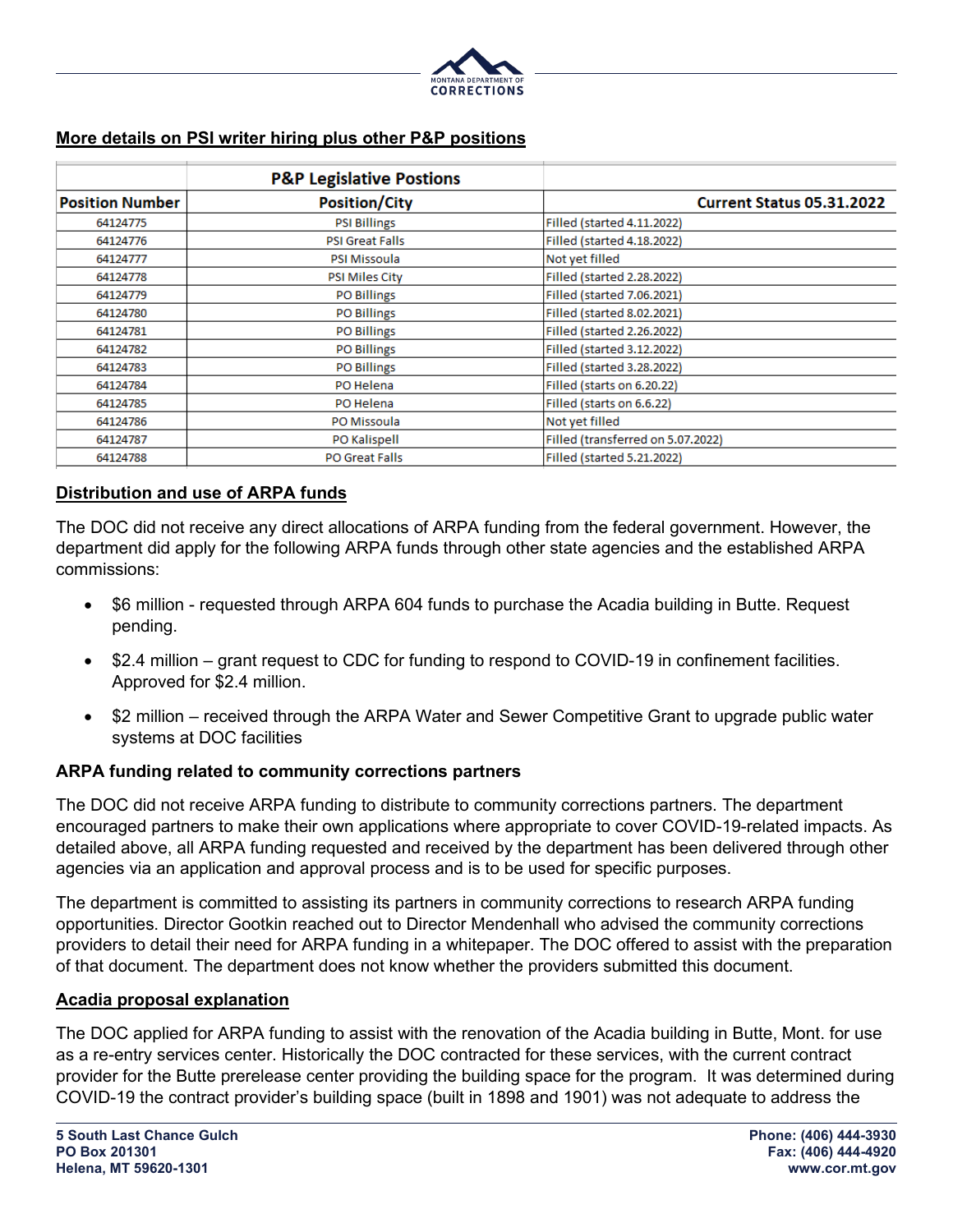

many challenges encountered during the pandemic. By purchasing the Acadia facility, the DOC would own the building and ensure there is adequate ventilation, living space, onsite food preparation areas and medical isolation rooms equipped with private toilets, sinks and showers for quarantined offenders with infectious diseases who require continuous care and isolation.

Acadia is a 25-acre facility consisting of a single-story building with functional living space for residents, treatment, and indoor and outdoor training space. The original building was built in 1987, with an additional wing built in 2012, and the last wing built in 2015. The facility was previously used as an adolescent treatment facility where the residents ages ranged from 5 to 18. The facility was closed in 2019.

Once the building has been purchased, updates will be performed to make the building suitable to house reentry services. When these updates have been completed, the current contract provider would occupy the building to provide prerelease services. However, the contract provider's contract will expire in June 2025. Prior to this date, the DOC will issue a Request for Proposal (RFP) to select a new contract provider. The DOC follows the RFP process outlined by the Montana State Procurement Bureau procurement process.

### **Estimated Cost of Project/ARPA Funds Requested: \$8,050,020**

### **DOC-wide Employee Turnover**

| Year         | <b>Position Counts</b> | <b>Turnover</b> |
|--------------|------------------------|-----------------|
| FY 19        | 1354                   | 25%             |
| <b>FY 20</b> | 1344                   | 19%             |
| FY 21        | 1344                   | 22%             |

# **DOC Recruitment Efforts**

As is the case throughout state government and the private sector, the DOC is encountering difficulties hiring staff — particularly in the areas of security and health care. To assist with this problem, the DOC uses an integrated approach to recruiting for new employees involving online and in-person activities. The department employs a Talent Acquisition Specialist who coordinates these efforts in cooperation with DOC leadership from every division within the department.

Online:

- Indeed (sponsored and un-sponsored posts)
- LinkedIn
- Facebook (sponsored and un-sponsored posts) (posts in community forums i.e. Helena Classifieds)
- Corrections1 (an online resource for correctional professionals including careers)
- Job Service
- Veterans Ascend (hiring service for members of the military, veterans)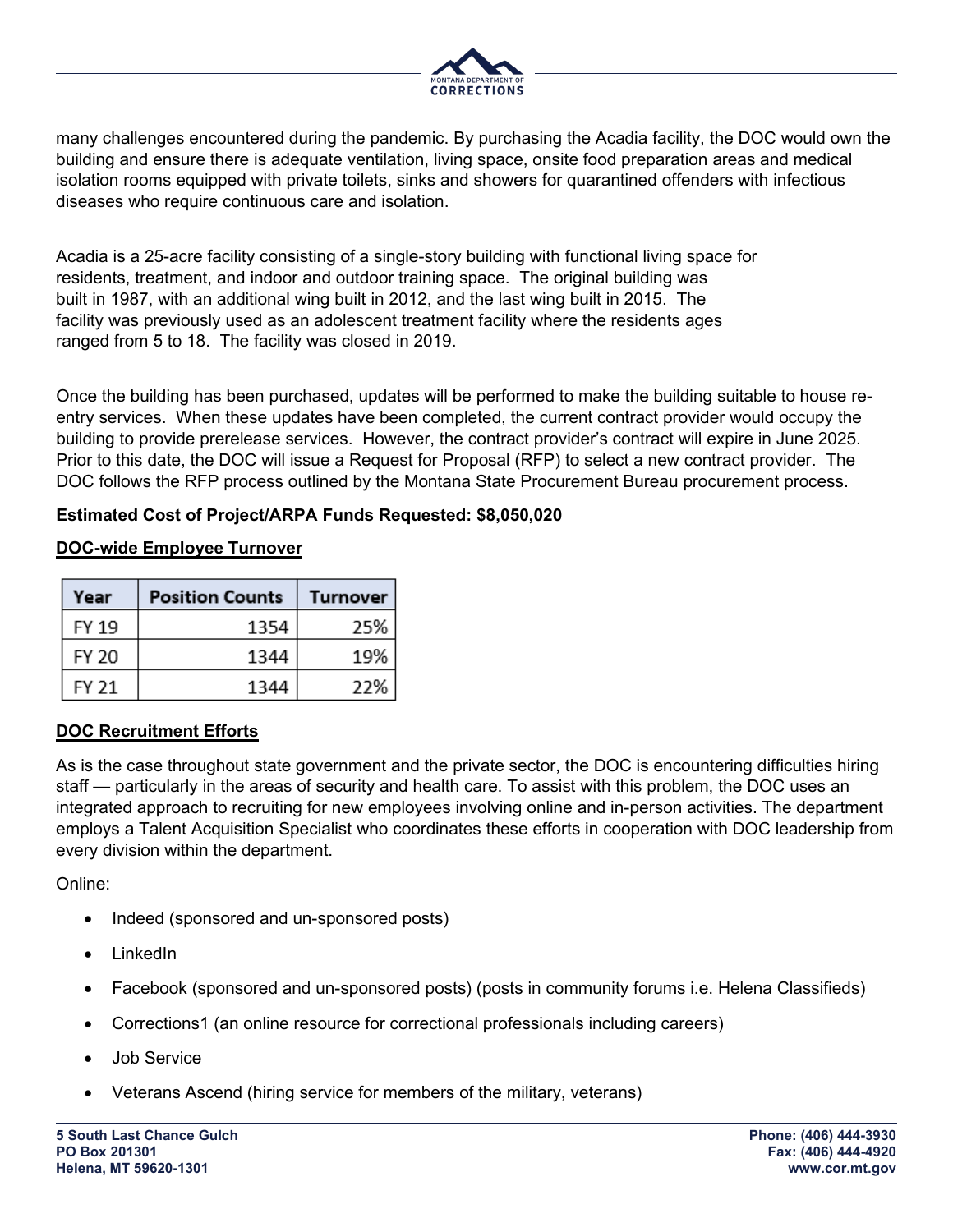

- Handshake (recruitment site focused on students) able to target students focused on criminology, nursing, clinical therapy and more (DOC usage extends to schools throughout the Northwest)
- Virtual Career Fairs, Networking Events

Texting:

The DOC uses a texting service to conduct pre-interviews and provide potential candidates with information about the application process. This service is also used to communicate with candidates as they progress through their applications.

In the Community:

- Career fairs the DOC participates in numerous career fairs throughout the state. Whenever possible, the DOC recruiter is accompanied by department line staff who are available to speak to potential candidates about the open positions.
- Class presentations the department's recruiter and line staff present for students ranging from high school to college age to discuss the variety of career opportunities and paths for DOC employees. (Montana State University, MSU-Billings, University of Providence, MSU-Northern, University of Montana)
- Transition Assistance Program (Malmstrom Air Force Base) the DOC attends this training bi-weekly to talk to individuals transitioning out of the military about careers in corrections.
- Practicums the DOC participates in the social work practicum for UM students
- Advertisements in trade publications the department uses this strategy minimally, but can target specific audiences through this method (Montana Nursing News, Wyoming Nursing News)

American Indian Outreach:

- Tribal college fairs the DOC attended the 2022 Montana Tribal College and Career Fair Circuit in April (Blackfeet Community College, Stone Child College, Aaniiih' Nakoda College, Fort Peck Community College, Chief Dull Knife College, Little Bighorn College)
- Class presentations the DOC recruiter presented in the classrooms at the University of Providence in April. This school has a significant number of students with tribal affiliations. Recruiter also plans to visit Salish-Kootenai College and Flathead Valley Community College (TBD).
- Tribal contacts working with the department's American Indian liaison and Governor Gianforte's director of Indian Affairs to develop contacts on Montana reservations.
- In process working on development of American Indian-specific recruitment materials

# **Updates on collective bargaining agreements**

The new collective bargaining agreement provides a \$2 per hour raise for correctional officers at Montana State Prison (MSP) and includes changes to the employee grievance procedure, allowing for more efficient resolution of grievances.